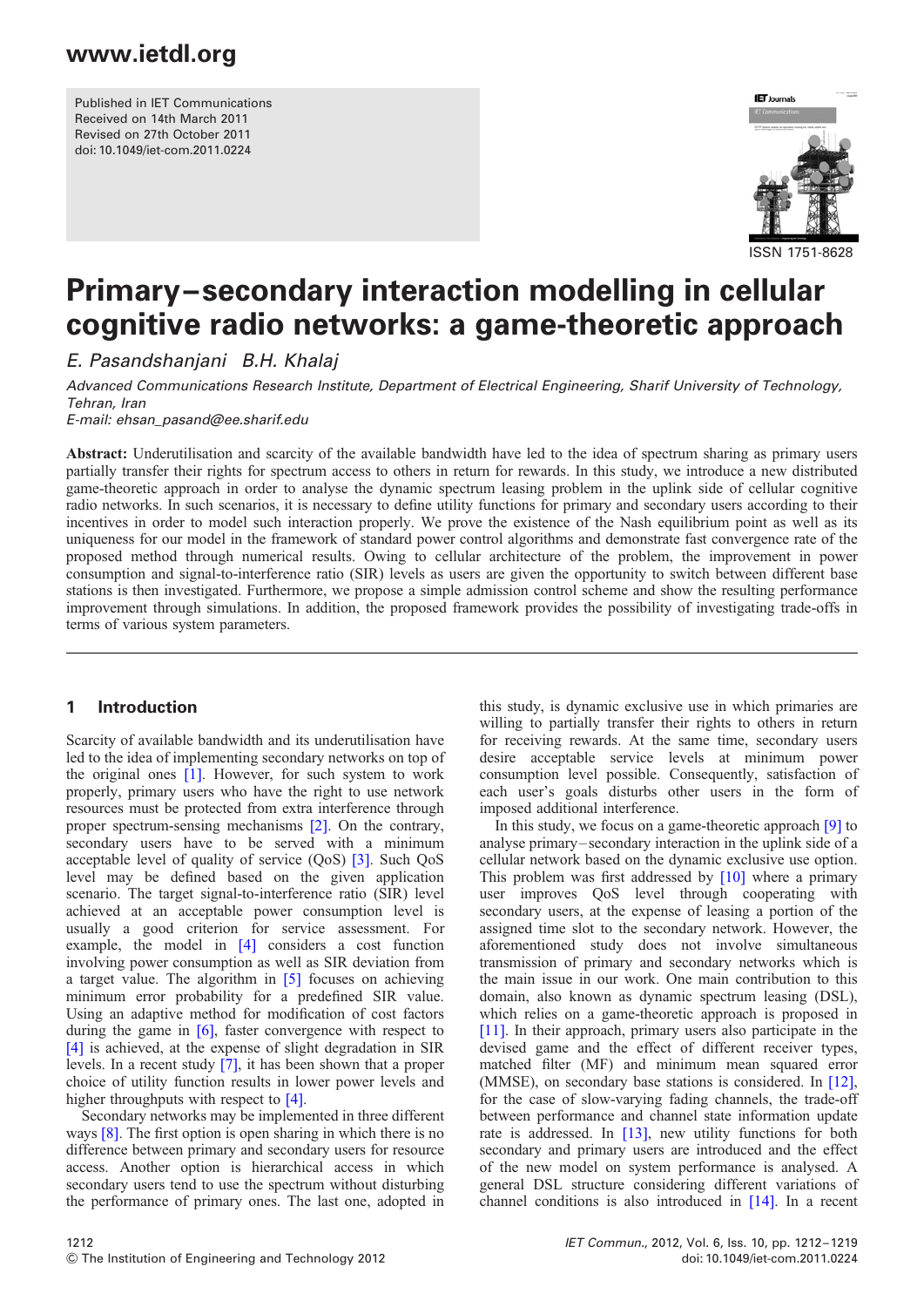study [15], the algorithm in [11] is generalised to a centralised method with MF and MMSE receivers. Finally [16], investigates interaction of two secondary operators competing for spectrum leasing. It also compares the performance of the non-cooperative method with the case in which operators collaborate, and concludes that in some scenarios anarchy is more beneficial to the end users.

Although the interaction between primary and secondary users has been initially addressed in  $[11]$ , in this study, we specifically consider such interaction in cellular cognitive radio networks. The effect of permitting users to switch over base stations is then investigated and the resulting reduction in power consumption is demonstrated. We also propose an admission control as a way to improve performance of our algorithm in terms of power consumption, SIR levels and network capacity in serving users. The main point of this work is to introduce different system design trade-offs which may be utilised in order to control network performance in various scenarios.

The outline of this study is as follows. After introducing the system model in Section 2, convergence of the proposed algorithm and uniqueness of the resulting Nash equilibrium (NE) point will be proved in Section 3. The admission control method will be described in Section 4. Numerical results are presented in Section 5 and finally, Section 6 concludes the study.

# 2 System model

Consider a cellular network with  $B$  cells, where a base station is located at the centre of each cell with  $K$  available mutually orthogonal channels in the frequency domain. In addition, there are N cognitive users distributed uniformly throughout the network, each of them being active with probability  $p_a$ . The licensed users, known as primaries, are willing to share their rights of spectrum access with others, known as secondaries, in return for receiving rewards. In fact, primary users are the ones who decide to share their channels with the secondary ones, not the primary network operator. So in such scenario, while there may be available channels, only the ones that have been assigned to primary users will be utilised to serve secondary ones. Although letting others use the spectrum is beneficial to primaries, the imposed interference may violate their QoS levels. In other words, there will be a reward-QoS level trade-off that can be properly modelled by utility and cost values. On the other hand, each secondary user selfishly chooses its action in order to maximise its own utility. Naturally, such behaviour affects the performance of other users through multiple access interference.

In such networks, several questions arise regarding the interaction between secondary users and the trade-off introduced for primary ones. First of all, what is the proper way to define utility functions for different users in order to model their incentives properly? Secondly, what are the strategy set and the action that maximises utility of each user? Is there any point at which some kind of equilibrium occurs such that no one can unilaterally achieve more benefits and if such point exists, what are its properties?

Since secondary and primary users interactively adjust their actions and are rational decision makers who thrive to maximise their own utilities, game-theory can be a suitable tool to analyse such environment. In order to do so, we need to define a normal game which is based on three elements: the set of players, the utility functions and the corresponding actions.

As stated earlier, primary users want to gain reward by letting secondary ones access the network while maintaining their own QoS levels. Therefore, they should set a proper bound on imposed interference value, in order to ensure their QoS levels. The larger the bound, the more reward they achieve. Consequently, in the simplest form, we can model their utility with a linear function of admissible interference level. However, we should take into account the following two issues when addressing the cost assignment problem. If the imposed interference is larger than the given bound, acceptable QoS levels are violated and they should be penalised. On the contrary, even if the imposed interference is lower than the bound, they should still be penalised, since they are consuming unnecessary additional power to achieve their QoS levels. It is clear that primary transmission at higher power levels in presence of secondary ones is inevitable, but such increase should be made in a controlled manner. In other words, the goal is to attain the condition where primary users do not consume more power than is required while keeping their interference under control. However, for an equal deviation from optimal interference level, the penalty incurred in the case of violating QoS levels should be much larger than consuming higher power levels. Therefore, we consider the following form for the utility function of primary users

$$
u_p(Q_p, I_p) = Q_p - \frac{a_p Q_p^2 + b_p}{c_p Q_p + d_p}; \quad \forall p = 1, 2, ..., P \quad (1)
$$

in which  $a_p$ ,  $b_p$ ,  $c_p$ ,  $d_p$  denote the cost parameters,  $Q_p$  as the admissible interference level adjusted by primary user  $p$  and  $I_p$  is the instantaneous value of imposed interference value on primary user's uplink signal, because of the secondary users. Although the right-hand side of (1) does not seem to depend on  $I_p$ , as will be discussed later, the cost parameters,  $b_p$  and  $d_p$ , actually depend on the interference value. The imposed interference value on primary user  $p$  is given by

$$
I_p = \sum_{s=1}^{S} \psi_s^p \rho_{s,p}^2 p_s^k + \sum_{q=1, q \neq p}^{P} \Phi_q^p \rho_{q,p}^2 p_q^k \tag{2}
$$

where  $\psi_s^p$  and  $\Phi_q^p$  denote the uplink channel gains from secondary user  $s$  and primary user  $q$  to the base station serving primary user  $p$ , respectively. Parameters  $\rho_{s,p}$  and  $\rho_{q,p}$  respetively denote the cross-correlation coefficients between signalling waveforms of secondary user s and primary user  $q$  with that of the specified primary user. Finally,  $p_s^k$  and  $p_q^k$  denote the power levels of secondary user s and primary user  $q$  on the typical channel  $k$  assigned to that primary. It is clear that users who are not served on the channel assigned to the primary user  $p$ , do not contribute to the value of  $I_p$ .

It should also be noted that each primary user has to adjust its uplink transmission power level on the assigned channel according to its own admissible interference value in order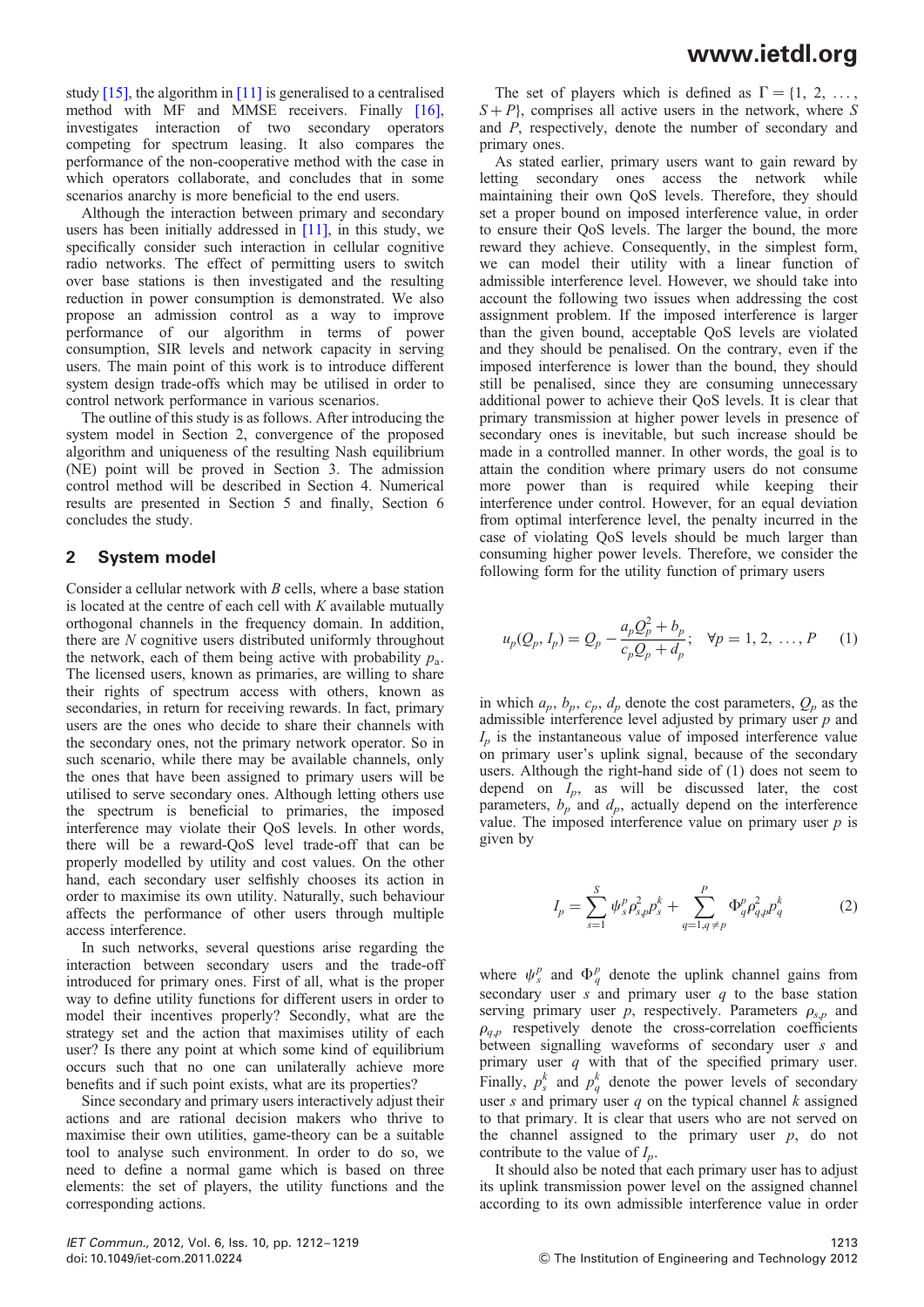to control its QoS level, based on the following

$$
p_p^k = \frac{\gamma_p^{\text{tar}}(Q_p + \sigma_p^2)}{\Phi_p^p} \tag{3}
$$

where  $\sigma_p^2$  and  $\gamma_p^{\text{tar}}$  denote background noise power level within user bandwidth at the corresponding receiver on the base station and target SIR level, respectively, for primary user p.

Fig. 1 shows graph of the utility function against admissible interference value for  $I_p = 10^{-10}w$  and typical values of cost parameters where  $\overrightarrow{b}$  and  $\overrightarrow{d}$  are calculated based on the values of  $a$  and  $c$ , as will be discussed later. As aforementioned, the utility function has sharper descent on its left side where imposed interference becomes larger than the bound, than the right side which computes the cost value because of extraneous power consumption level. Another point to be noted is that the utility function is concave and continuous in primary user's strategy set. Consequently, a compact and convex strategy set guarantees existence of at least one NE point [9].

The last issue to be taken into account in the definition of utility function is the effect of parameters  $a_p$ ,  $b_p$ ,  $c_p$  and  $d_p$ on its shape. For simplicity, we drop the subscript  $p$  for primary users. It can be easily verified that the ratio  $a/c$ controls the rate of decrease in the utility function for extraneous power consumption level. It is obvious that for a comparable decrease in utility with respect to the left branch which declines asymptotically,  $a/c$  should be chosen much larger than unity. Besides, if the instantaneous value of interference is equal to the admissible interference level, the value of the cost function,  $(aQ^2 + b)/(cQ + d)$ , should be kept at a minimum level. As a result, by adapting  $b$  the minimum of that function occurs at I

$$
b = aI^2 + \frac{2ad}{c}I\tag{4}
$$

Finally, parameter  $d$  is used to set the vertical asymptote at a value such that the deviation of the imposed interference value from admissible level becomes significant when QoS level is violated.

In case of secondary users, it is obvious that higher SIR levels result in lower bit error rates and more reliable



Fig. 1 Primary user's utility as a function of admissible interference for  $I_p = 10^{-10}w$ ,  $a = 10^6$  and  $c = 1$ 

service quality. However, in order to achieve this goal, the user should transmit at higher power levels. Therefore the two issues that must be taken into account in definition of secondary users' utility functions are service-level assessment as well as user's lifetime. A proper choice for this purpose is the cost function proposed in our last work [17] that for each user is given by the weighted sum of power consumption and SIR level deviation as follows

$$
J_s(p_s, \gamma_s) = e_s p_s + f_s \cosh(\gamma_s - \gamma_s^{\text{tar}}); \quad \forall s = 1, 2, \ldots, S \tag{5}
$$

where  $\gamma_s$  and  $\gamma_s^{\text{tar}}$  denote the instantaneous and target SIR levels, respectively, for secondary user s. It should be noted that secondary users' cost function is dependent on their uplink power levels as well as the channel of the primary user that they choose to transmit on. As a result, The instantaneous SIR value for secondary user s who is served on typical channel  $k$  is formulated as

$$
\gamma_s^k = \frac{p_s^k \Psi_s^s}{I_s + \sigma_s^2} = \frac{p_s^k \Psi_s^s}{\sum_{m=1, m \neq s}^S \Psi_m^s \rho_{m,s}^2 p_m^k + \sum_{p=1}^P \phi_p^s \rho_{p,s}^2 p_p^k + \sigma_s^2}
$$
(6)

where  $\Psi_m^s$  and  $\phi_p^s$ , respectively, denote the uplink channel gains from secondary user  $m$  and primary user  $p$  to the base station serving secondary user s. In addition, the target SIR value is defined based on the type of modulation and coding as well as desirable error probability of each user. The first term on the right-hand side of (5) accounts for power consumption level or equivalently user's lifetime, whereas the second term addresses deviation from the desired service level. As a result, each user can adjust parameters  $e_s$  and  $f_s$  in order to put more emphasis on power consumption or SIR deviation. If the value of  $f_s$  is increased, achieving target SIR is more emphasised, otherwise power consumption level is prioritised. Furthermore, the cost function is non-negative and convex in the user's strategy set, and therefore existence of at least one non-negative NE point will be guaranteed by a compact and convex strategy set assumption [9].

Based on the aforementioned issues, the devised game is defined as  $G = \{\Gamma, \{A_k\}, \{u_k\}\}\$ , where  $\Gamma = \{1, 2, ..., S + P\}$ denotes the set of players, and  $A_p = [0, \overline{Q_p}]$  is the strategy set for a typical primary user where  $Q_p$  denotes the maximum admissible interference on the primary user's uplink signal. The strategy set for each secondary user is the Cartesian multiplication of the set of available power levels and the two channels of the primary users who are in the same cell as the secondary user, denoted by  $A_s = [0, P_s^{\text{max}}] \times [k_{\text{pu}_1}, k_{\text{pu}_2}]$ . Here  $k_{\text{pu}_1}$  and  $k_{\text{pu}_2}$  denote the channels of the primary users who are present in the same cell as of the aforementioned secondary one. In addition,  $\{u_k\}$ denotes the set of utility/cost functions as defined earlier. It should be noted that  $\overline{Q}$  is calculated for each primary user as the maximum interference level that he/she can tolerate while still being capable of approaching his/her target SIR level considering the corresponding power budget, noise power level and uplink channel gain as given by (3).

#### 3 Algorithm convergence

In the following subsections, we first formulate the algorithm for strategy update of primary as well as secondary users, and then prove algorithm convergence to the unique NE point.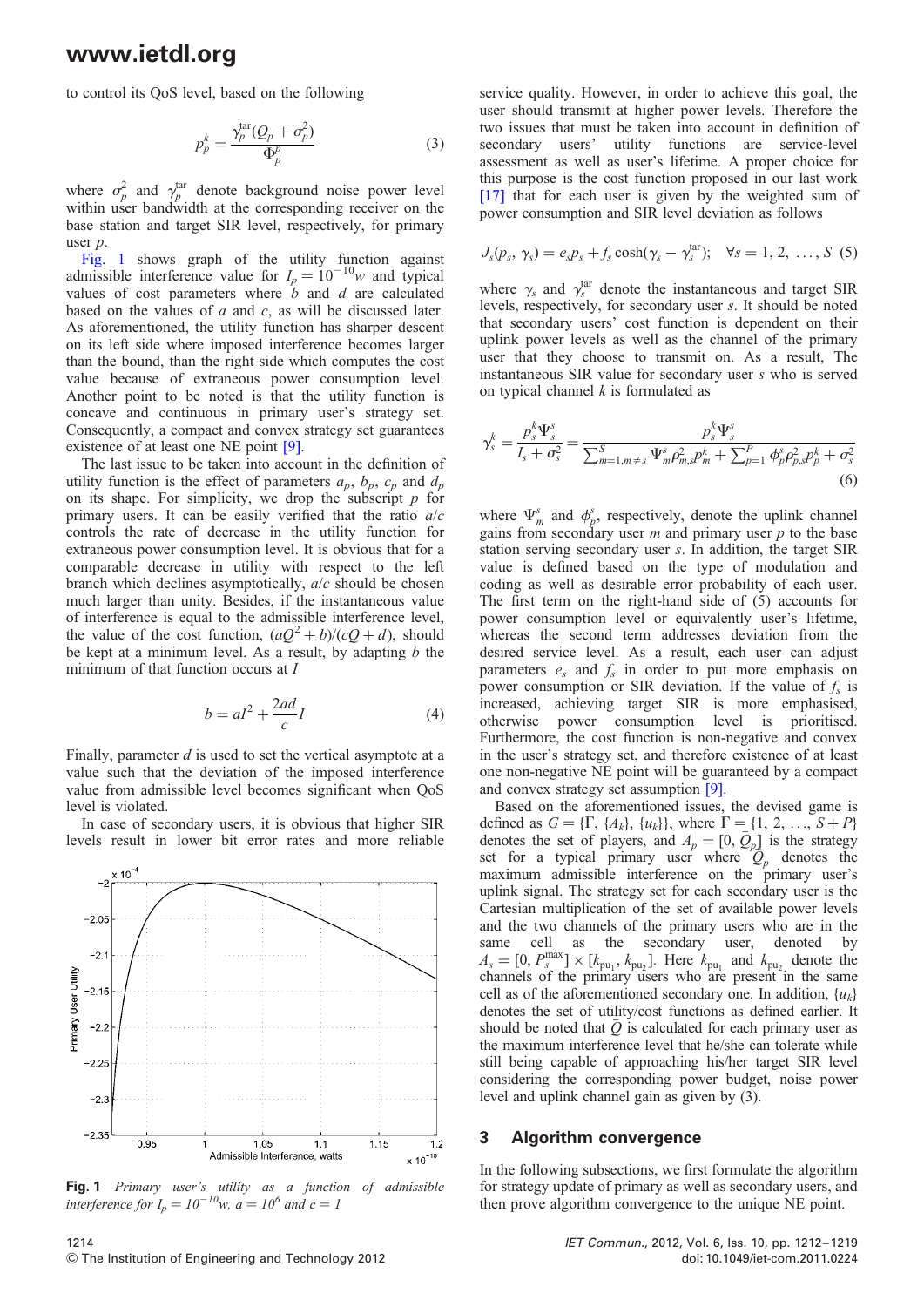#### 3.1 Algorithm for strategy updates

In order to obtain the strategies update formulas, we should derive best-response functions of primary and secondary users. For this purpose, we have to differentiate primary utility and secondary cost functions with respect to admissible interference and power levels, respectively, and equate them with zero. For primary users, we have

$$
\frac{\partial u_p(Q_p, I_p)}{\partial Q_p} = 0 = 1 - \frac{2a_p Q_p(c_p Q_p + d_p) - c_p(a_p Q_p^2 + b_p)}{(c_p Q_p + d_p)^2}
$$
\n(7)

Without loss of generality we set  $c = 1$ . After some manipulations, the best-response function for primary user  $p$ will be in the simple form of

$$
Q_p^{(l+1)} = (I_p^{(l)} + d_p) \sqrt{\frac{a_p}{a_p - 1}} - d_p \tag{8}
$$

If the resulting value of (8) becomes larger than the maximum admissible interference level, because of the concavity of utility function, the best response will be  $\overline{Q}_p$ .

In case of secondary users, they choose the uplink power level as well as the channel of a primary user present in their cells. For each channel, the best response for the power level and also the cost function should be computed. It is clear that the set of channel and power level which results in lower cost value will be chosen by the secondary user.

$$
\frac{\partial J_s(p_s, \gamma_s)}{\partial p_s} = 0 = e_s + f_s \frac{\partial \gamma_s}{\partial p_s} \sinh(\gamma_s - \gamma_s^{\text{tar}})
$$
(9)

It is clear that at NE point, SIR level will be lower than or equal to the target value for each user. Denoting the interference imposed on user  $s$  by  $I_s$  and after some manipulations we have

$$
p_s^{(l+1)} = \begin{cases} \frac{I_s^{(l)}}{\Psi_s^s} \left( \gamma_s^{\text{tar}} - \sinh^{-1} \left( \frac{e_s I_s^{(l)}}{f_s \Psi_s^s} \right) \right) & \text{if positive} \\ 0 & \text{otherwise} \end{cases}
$$
(10)

Owing to convexity of the cost function, the best response for secondary user s on a channel will be  $P_s^{\text{max}}$  if the resulting value becomes larger than the maximum available power. It should also be noted that if the power level becomes negative, the user should be silent during that stage.

According to (8) and (10), the main advantage of the proposed algorithm is that each user can update his/her strategy only with the knowledge of his/her own uplink interference level and as a result, the method can be implemented in a distributed manner. It should be noted that this process can be implemented with the help of the base stations through computation of the uplink interference levels and informing the corresponding users.

#### 3.2 Convergence

In [18], Yates shows that if a fixed point of the algorithm  $p_{i}^{(k+1)} = g_i(\boldsymbol{p}^{(k)})$  exists – where  $\boldsymbol{p}^{(k)} = \{p_1^{(k)}, p_2^{(k)}, \dots, p_k^{(k)}\}$  $p_i^{(k)}, \ldots$ } denotes the vector including all users' power

levels – and g satisfies the following three conditions for all values of i

- 1. positivity  $g_i(p) \geq 0$ ,
- 2. monotonicity  $p \ge p' \Rightarrow g_i(p) \ge g_i(p')$  and
- 3. scalability  $\forall \alpha \geq 1$ ;  $\alpha g_i(p) \geq g_i(\alpha p)$ .

Then function g will be standard and it will converge to the unique fixed point. Earlier, we proved existence of at least one NE point for the proposed algorithm. Since NE is a fixed point of the best-response functions, if we can demonstrate satisfaction of these conditions for our method, the algorithm convergence to the unique NE point will be guaranteed.

The three conditions for primary users' best-response functions to be standard are met as follows. From (8), it can be observed that since  $a_p$  is larger than unity and also the absolute value of  $d_p$  is smaller than  $I_p$ , the positivity condition is easily met.

For monotonicity, if  $p \ge p'$  element-wise, then  $I_p \ge I_p'$ , and therefore  $g(p) \ge g(p')$ . It can also be verified easily that  $\alpha g(p) \ge g(\alpha p)$ . As a result, primary users' best-response functions are standard.

For secondary users, from (10) we see that positivity requires

$$
I_s \le \frac{\Psi_{s}^{s} f_s}{e_s} \sinh(\gamma_s^{\text{tar}})
$$
\n(11)

Since  $\sinh(\gamma_s^{\text{tar}})$  is usually large, if we choose a proper value for  $f_s/e_s$ , the positivity condition can be easily met.

For monotonicity, it is sufficient to have an increasing bestresponse function with respect to  $I$ . If we differentiate  $(10)$ with respect to  $I$ , we will have

$$
\Psi_s^s \frac{\partial g(\mathbf{p})}{\partial I_s} = \gamma_s^{\text{tar}} - \sinh^{-1} \left( \frac{e_s I_s}{f_s \Psi_s^s} \right) \n- \frac{e_s I_s}{f_s \Psi_s^s} \frac{\partial \sinh^{-1}((e_s I_s)/(f_s \Psi_s^s))}{\partial ((e_s I_s)/(f_s \Psi_s^s))}
$$
\n(12)

Using inequalities  $\sinh^{-1}(x) \le x$  and  $\{(\partial \sinh^{-1}(x))/\partial x\} \le 1$ , for monotonicity, we should have

$$
\gamma_s^{\text{tar}} \ge \frac{2e_s I_s}{f_s \Psi_s^s} \Rightarrow I_s \le \frac{f_s \Psi_s^s}{2e_s} \gamma_s^{\text{tar}} \tag{13}
$$

which is tighter than  $(11)$ .

Finally, we should prove scalability of our method. Since  $\alpha$ is larger than unity, we have  $\sinh^{-1}((e_sI_{s(\alpha p)})/(f_s\Psi_s^s)) \ge$  $\sinh^{-1}((e_sI_{s(p)})/(f_s\Psi_s^s))$ . As a result, the condition for scalability can be written as

$$
\alpha g(\boldsymbol{p}) - g(\alpha \boldsymbol{p}) \ge (\alpha - 1)\sigma_s^2 \left(\gamma_s^{\text{tar}} - \sinh^{-1} \left(\frac{e_s I_s}{f_s \Psi_s^s}\right)\right) \quad (14)
$$

Therefore for scalability it is enough that positivity of the best-response functions be met. Consequently, our method meets the conditions of the standard power control framework and its convergence to a unique NE point is guaranteed.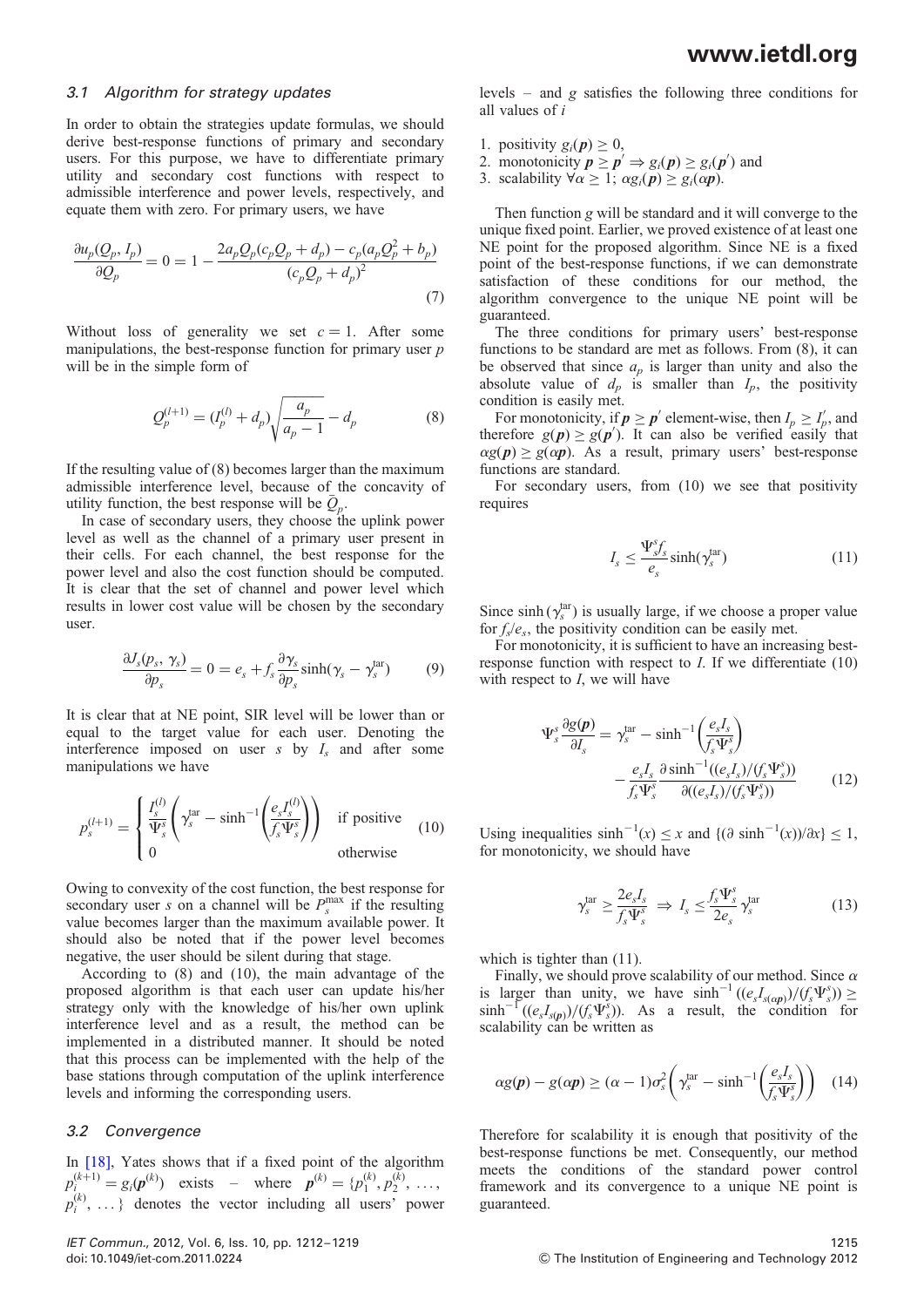# 4 Admission control description

We also propose a simple admission control in order to improve performance of the proposed algorithm. Naturally, if a network has the capacity to serve users with their desired service levels, then the SIR levels increase monotonically to the target point during the convergence period [18]. As a result, a decline in a user's instantaneous SIR level during the convergence period can be interpreted as a sign that the offered load is too heavy to be feasible. Thus, adopting a proper admission control algorithm to decrease network load is a way to improve the algorithm performance. Since users whose levels are declining cannot approach their target SIR levels, it is rational to reduce their target values in order to mitigate network load. The scheme works as follows.

At each step that the strategies are updated, we decrease target SIR value by a factor of  $\beta$ , for at most *n* users in each cell who observe a decline in their instantaneous SIR levels. This reduction can be repeated until the target value reaches a level equal to  $\eta$ % of  $\gamma_{\text{SU}}^{\text{tar}}$ . Although this method may appear unfair at the first glance, we can improve fairness using linear proportional pricing to penalise users based on their locations in the network. In this approach, all secondary users have the same SIR deviation factor, but the power factor is proportional to their distance to base stations. Based on this method, users become more cautious with their power consumption as they become closer to the base. In addition, if there are more than  $n$  users whose SIR levels have decreased, we randomly select  $n$  of them in order to avoid repeated target SIR levels reduction for same users.

### 5 Numerical results

In this section, we investigate performance of our proposed algorithm in a cellular network through different simulation scenarios. For simplicity, we consider four square cells of 2-km length each, having  $K = 4$  mutually orthogonal channels in the frequency domain. The four frequency channels are identically repeated across all cells leading to a frequency reuse ratio of unity. Base stations are placed at the centre of each cell and secondary users are located randomly based on uniform distribution throughout the network. In addition, two primary users are uniformly placed in each cell as shown in Fig. 2. The receiver background noise power level within users bandwidth is  $\sigma^2 = 5 \times 10^{-15}$ w and all uplink channel gains are inversely proportional to the fourth order of the distance between users and the corresponding base stations.

The maximum available power is  $P^{\text{max}} = 20w$  and target SIR of all users is considered to be  $\gamma_{\text{PU}}^{\text{tar}} = \gamma_{\text{SU}}^{\text{tar}} = 10 \text{ dB}.$ For primary users' utility function, we consider  $a = 10^6$ , b calculated as (4),  $c = 1$  and d is set such that the asymptotic level be placed on the point where QoS level violation exceeds 10% of the target SIR value. In addition, for secondary users' cost parameters we choose  $f/e = 100$ . Furthermore, the cross correlation coefficients between secondary users' signalling waveforms and between secondary-primary waveforms are considered to all have the same value of 0.1. We also update users' strategies synchronously.

### 5.1 Algorithm convergence

Fig. 3 shows the convergence rate of the proposed algorithm to the NE point in a typically loaded network for 200



Fig. 2 Typical location of active mobiles for 200 secondary users with  $p_a = 0.1$  and 2 primary users in each cell

secondary users with activity probability of 0.2. Owing to brevity, we only presented the convergence period for SIR levels. As can be verified, the method succeeds in acquiring target SIR levels for primary and secondary users in a few iterations. Another point to be mentioned is the possibility of users to switch between base stations. If the nearest base for a secondary user becomes overloaded, it will be beneficial especially for boundary users to switch to other base stations. Such situation can be easily identified by tracking the assigned base station to each user during the convergence period. In cases where switching to another base is not admitted, degradation in algorithm performance is inevitable, especially when number of active secondary users increases. We simulate both conditions for 100 different locations for the users in the network and present the average result. As the results show, 42 and 40% increase in secondary and primary users power consumption level, respectively, will be observed if no switching between bases is allowed. Such difference is even more severe if we consider more heavily loaded scenarios.

### 5.2 Effect of the secondary users cost parameters

Another issue to be considered, is dependency of the algorithm's performance on secondary users' cost parameters. As discussed earlier, the cost value depends on the power level and SIR deviation. In order to demonstrate effect of the cost parameters, we have shown the average results for 100 different network topologies. Figs. 4 and 5 show the power consumption level and the average achieved SIR levels as a function of f/e. As expected, the higher the priority given to the power consumption level, the more cautious a user will be about its transmission power level. Consequently, there is higher probability that such user will switch between base stations in order to find less interfering situations. On the contrary, if SIR deviation is more emphasised, the user will not put much emphasis on its power consumption level and consumes more power in order to get closer to the target SIR level. However, such situation leads to more interference imposed on primary users and their performance degrades. Therefore, a trade-off between power consumption level and SIR deviation exists which is adjusted by setting the value of secondary users' cost parameters. It should be noted that in order to better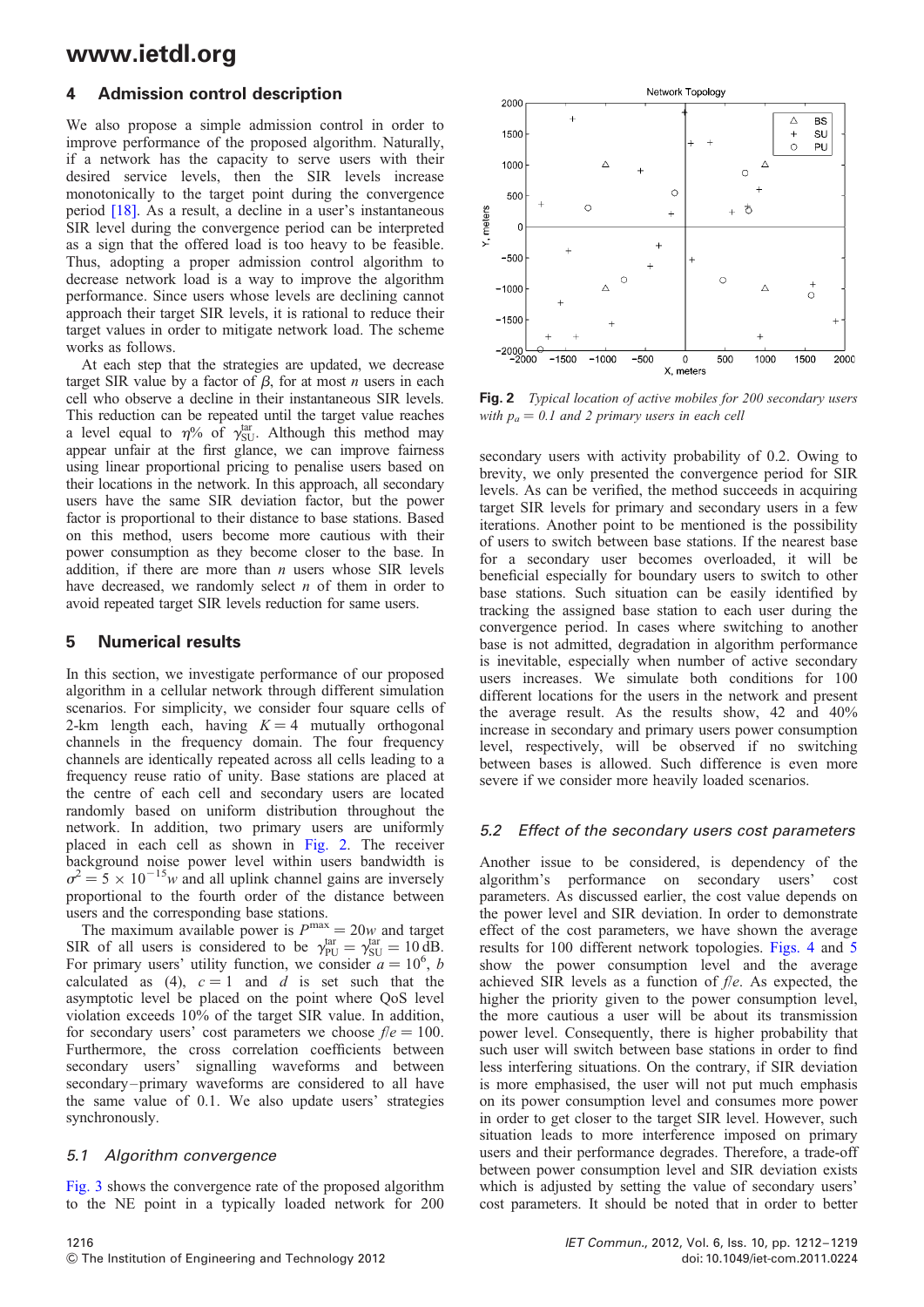

**Fig. 3** Performance of the proposed algorithm for 200 secondary users at  $p_a = 0.2$  and 8 primary ones with  $\gamma_{PU}^{tar} = \gamma_{SU}^{tar} = 10$ a Primary users' SIR update

b Secondary users' SIR update



Fig. 4 Dependency of average power consumption at NE point on secondary cost parameters for 200 secondary users at  $p_a = 0.4$  and 8 primary ones



Fig. 5 Dependency of average SIR levels at NE point on secondary cost parameters for 200 secondary users at  $p_a = 0.4$  and 8 primary ones with  $\gamma_{PU}^{tar} = \gamma_{SU}^{tar} = 10$ 

observe such situation, the network was loaded twice as much as the first case; in other words the activity probability for secondary users was set to 0.4.

#### 5.3 Effect of the admission control

In this section, we investigate the algorithm performance utilising the admission control method proposed in Section 4. Figs. 6 and 7 show users average power consumption and average SIR levels, respectively, at NE point with respect to  $n$  for 200 secondary users with activity probability of 0.4,  $\eta = 70\%$ ,  $\beta = 0.05$  and SIR deviation  $\frac{1}{\cosh x}$  cost factor of  $10^3$ . These values are set through simulations such that the best performance is achieved. As can be observed, the larger the value of  $n$ , the lower the power consumption level will be. In addition, the SIR levels for primary users increase because of the reduction in



Fig. 6 Effect of adding the admission control algorithm on average power consumption at NE point for 200 secondary users at  $p_a = 0.4$  and 8 primary ones with  $\eta = 70\%$ , SIR cost factor of  $10^3$  and  $\beta = 0.05$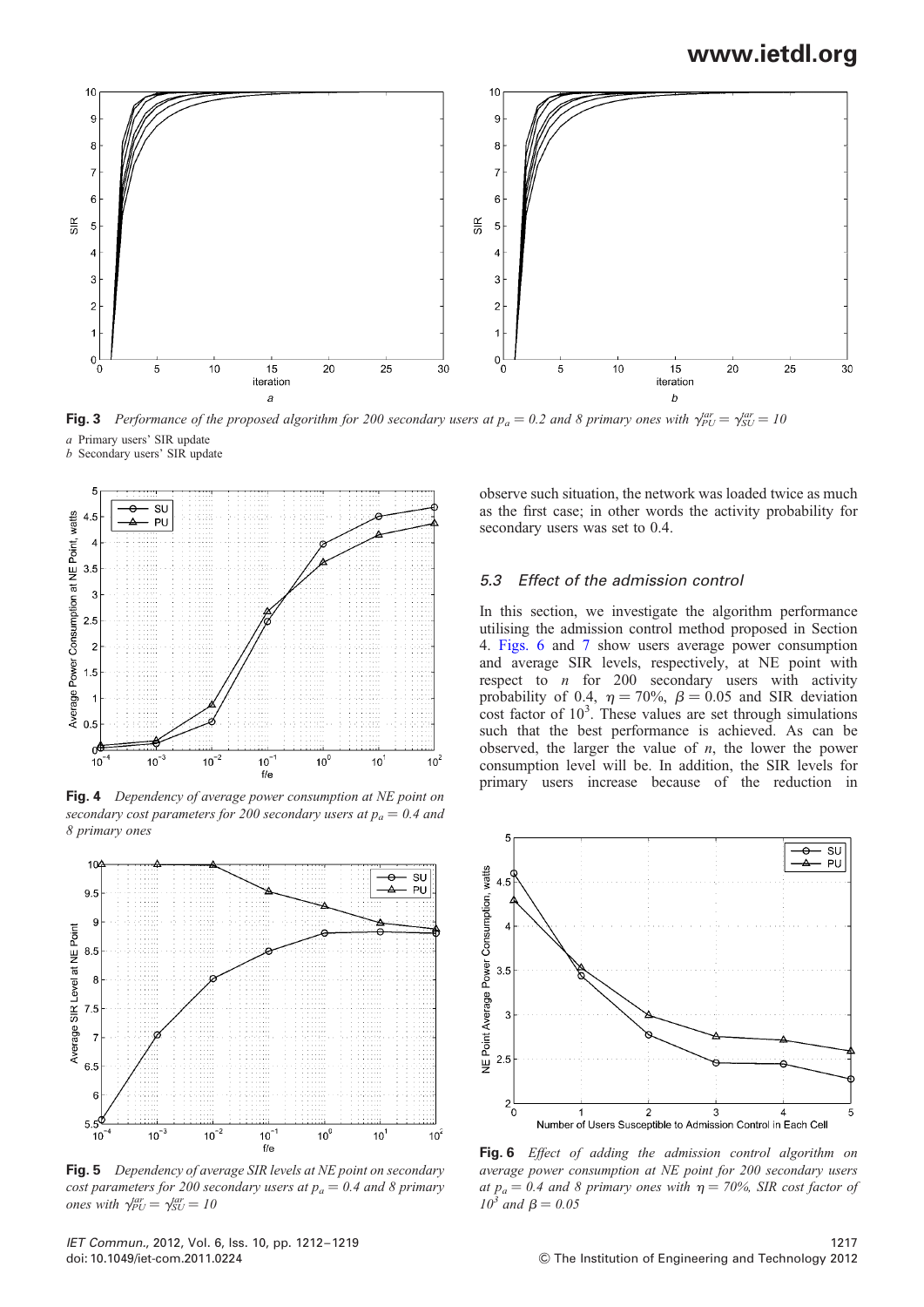

Fig. 7 Effect of adding the admission control algorithm on average SIR levels at NE point for 200 secondary users at  $p_a = 0.4$  and 8 primary ones with  $\eta = 70\%$ , SIR cost factor of  $10^3$ ,  $\beta = 0.05$  and  $\gamma_{PU}^{tar} = \gamma_{SU}^{tar} = 10$ 



Fig. 8 Percentage of secondary users meeting their target SIR levels for the case of 200 secondary users with  $\gamma_{SU}^{tar} = 10$ ,  $n = 2$ ,  $\eta = 70\%$ , SIR cost factor of  $10^3$  and  $\beta = 0.05$ 

interference level caused by secondaries. However, there is a slight decrease in average SIR level of secondary users which is too small to be considered. For example for  $n = 5$  there are 51 and 40% decrease in secondary and primary power consumption levels, respectively. In addition, slight improvement in primary users' average SIR level is achieved, at the expense of only 6% degradation in average SIR level of secondary ones.

It should be noted that as we choose smaller values for  $\eta$  or higher number of users under admission control, more power saving at the cost of more reduction in secondary SIR levels occurs, leading to a design trade-off criteria. In order to obtain a better judgement about performance of the admission control method, comparisons on individual SIR levels for the case of  $n = 5$  users are presented. By averaging over a number of scenarios, it can be verified that admission control is beneficial for more than 59% of secondary users in terms of improved SIR levels. In addition, the maximum level of

improvement is at 87% while maximum degradation is at 23% level. Furthermore, the minimum achieved SIR level at NE point for secondary and primary users is increased by 43 and 41%, respectively. As it can be verified, use of admission control and proportional pricing is beneficial in saving power and improving performance of the proposed algorithm.

The final issue to be considered is the capability of the proposed algorithm in serving secondary users. Fig. 8 shows the percentage of secondary users that approach their target SIR levels with respect to their activity probability with and without applying the admission control algorithm. As it was also observed in Fig. 3, the algorithm demonstrates good performance in typically loaded networks. But as the network load increases, fewer number of users succeed in achieving their incentives tightly. The important point in Fig. 8 is that application of admission control is not recommended in typically loaded scenarios. This is because of the fact that network still has the capacity to tolerate interaction of users and reduction of their target SIR values subjugates their incentives. However, as the load is gradually increases, capacity declines and applying the admission control becomes of higher importance. The effect of admission control on capacity improvement in heavily loaded networks is another evidence for improved performance of the proposed method.

### 6 Conclusions

We proposed new utility and cost functions for primary and secondary users, respectively, in order to model their interaction as a non-cooperative game in the uplink side of a cellular cognitive radio network. Through simulation results, we demonstrated that when network load is not too heavy, the proposed method succeeds in serving users at their desired objective levels after a few iterations. An important point to be noted is that allowing secondary users to switch between base stations leads to approximately the same SIR levels but with significant power saving levels. In addition, our scheme introduces a trade-off between power consumption and SIR levels at NE point to be properly utilised in the design process by changing secondary users' cost parameters.

Furthermore, we applied a simple admission control to our algorithm and have shown adopting such scheme leads to considerable power saving at the cost of slight reduction in SIR levels. In addition, admission control leads to higher capacity for serving users in heavily loaded networks.

An interesting topic for future research is developing a game-theoretic method for the downlink side of cellular cognitive radio networks considering the channel assignment issue. Adopting a game-theoretic approach in the downlink side leads to a quite different framework in comparison with the one addressed in this study. Such difference is because of the fact that the target SIR levels must be satisfied at all primary and secondary nodes. Furthermore, the available channels should be assigned such that the best utilisation is achieved.

### 7 Acknowledgments

This work was supported in part by Iran National Science Foundation under Grant 87041174 and by Iran Telecommunications Research Center.